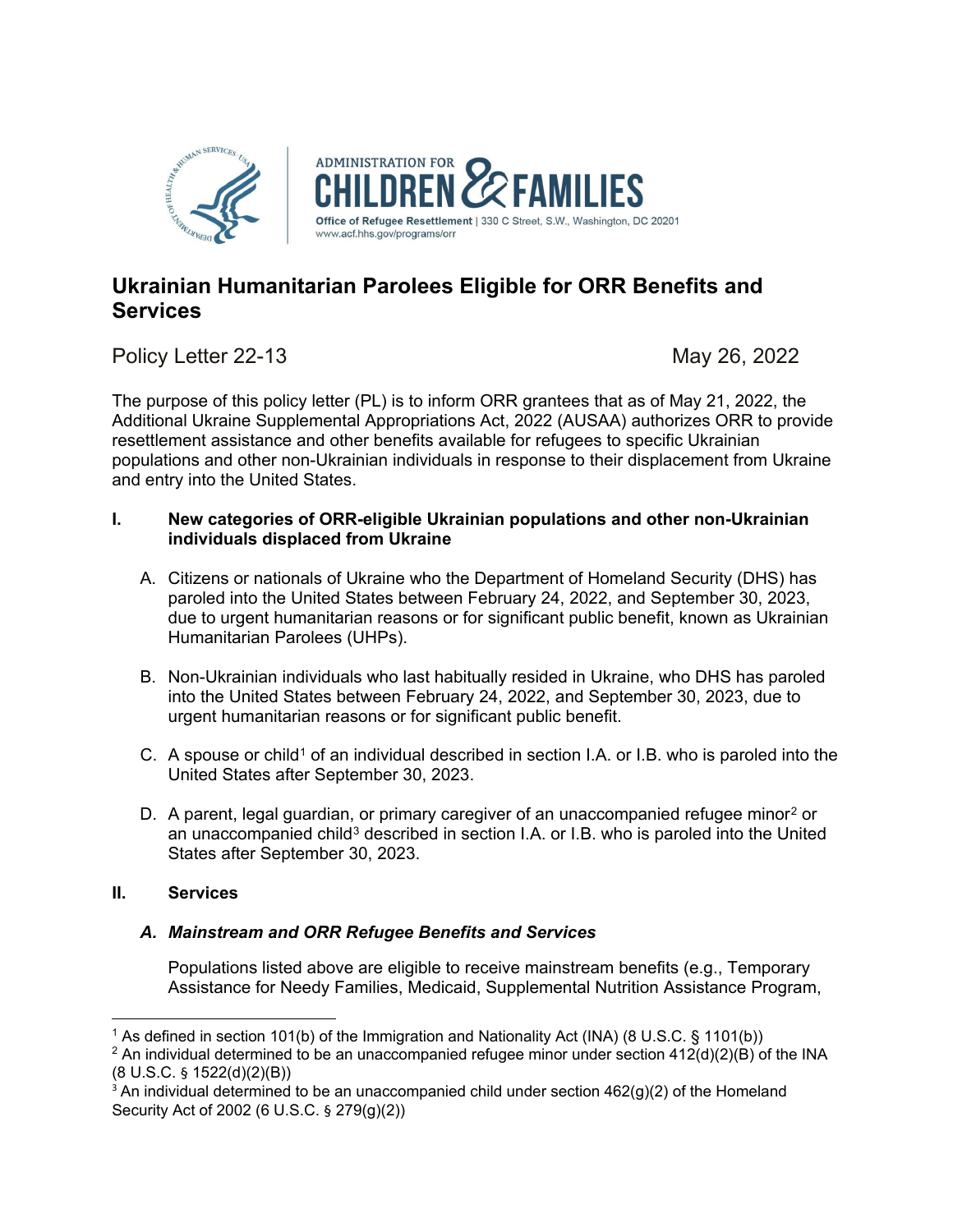Supplemental Security Income), resettlement assistance, and other benefits available to refugees,<sup>[4](#page-1-0)</sup> with the exception of an initial resettlement program funded under section  $412(b)(1)$  of the Refugee Act.<sup>[5](#page-1-1)</sup>

### *B. AUSAA-funded Benefits and Services*

Populations listed above are also eligible for AUSAA-funded benefits and services, for the timeframe indicated.

### *C. Benefits and Services for Unaccompanied Refugee Minors and Unaccompanied Children*

## *1. Unaccompanied Refugee Minors (URM) Program*

Any citizen or national of Ukraine or other non-Ukrainian individual who last habitually resided in Ukraine and is defined as an unaccompanied child under section  $462(q)(2)$  of the Homeland Security Act of 2002 (6 U.S.C. § 279 $(q)(2)$ ), (hereinafter referred to as Unaccompanied Ukrainian Minors, or UUMs) is eligible to apply for ORR's URM program (8 U.S.C. § 1522(d)(2)).<sup>[6](#page-1-2)</sup> UUMs who enter the URM program are eligible to receive URM services to the same extent as refugees in the URM program.

## *2. Unaccompanied Children (UC) Program*

Prior to or instead of entering the URM program, UUMs may enter ORR custody through the UC program.[7](#page-1-3) Those UUMs released to family or sponsors rather than entering the URM program are eligible for mainstream and ORR refugee benefits upon release from the ORR UC program's custody.

### **3.** *Immigration-Related Legal Assistance*

UUMs in the URM program or who have been referred to ORR custody in the UC program will be eligible to receive immigration-related legal assistance, with the purpose of adjusting to a lawful immigration status or category that will enable the UUM to remain in the United States after their parole expires.

#### **III. Acceptable documents for new categories of ORR-eligible Ukrainian populations and other non-Ukrainian individuals displaced from Ukraine**

**[ORR Policy Letter \(PL\) 16-01](https://www.acf.hhs.gov/orr/policy-guidance/status-and-documentation-requirements-orr-refugee-resettlement-program)**, *Documentation Requirements for the Refugee Resettlement Program*, announced a documentation guide, *Status and Documentation Requirements for the ORR Refugee Resettlement Program* ("Documentation Guide"), that outlines the statuses and categories that confer eligibility for ORR's Refugee Resettlement Program benefits and the documentation that is needed to show an individual is eligible.

https://www.acf.hhs.gov/orr/programs/urm/about.

<span id="page-1-1"></span><span id="page-1-0"></span><sup>4</sup> Refugees who are admitted to the United States under section 207 of the INA (8 U.S.C. § 1157). <sup>5</sup> As cited within the AUSAA: "the program of initial resettlement authorized by section 412(b)(1) of the INA (8 U.S.C. § 1522(b)(1))."

<span id="page-1-2"></span> $6$  The URM program is a specialized foster care program for ORR-eligible children who do not have a parent or relative available to provide care. For more information, see

<span id="page-1-3"></span> $7$  The UC program provides care and placement services for unaccompanied children. For more information, see https://www.acf.hhs.gov/orr/programs/ucs/about.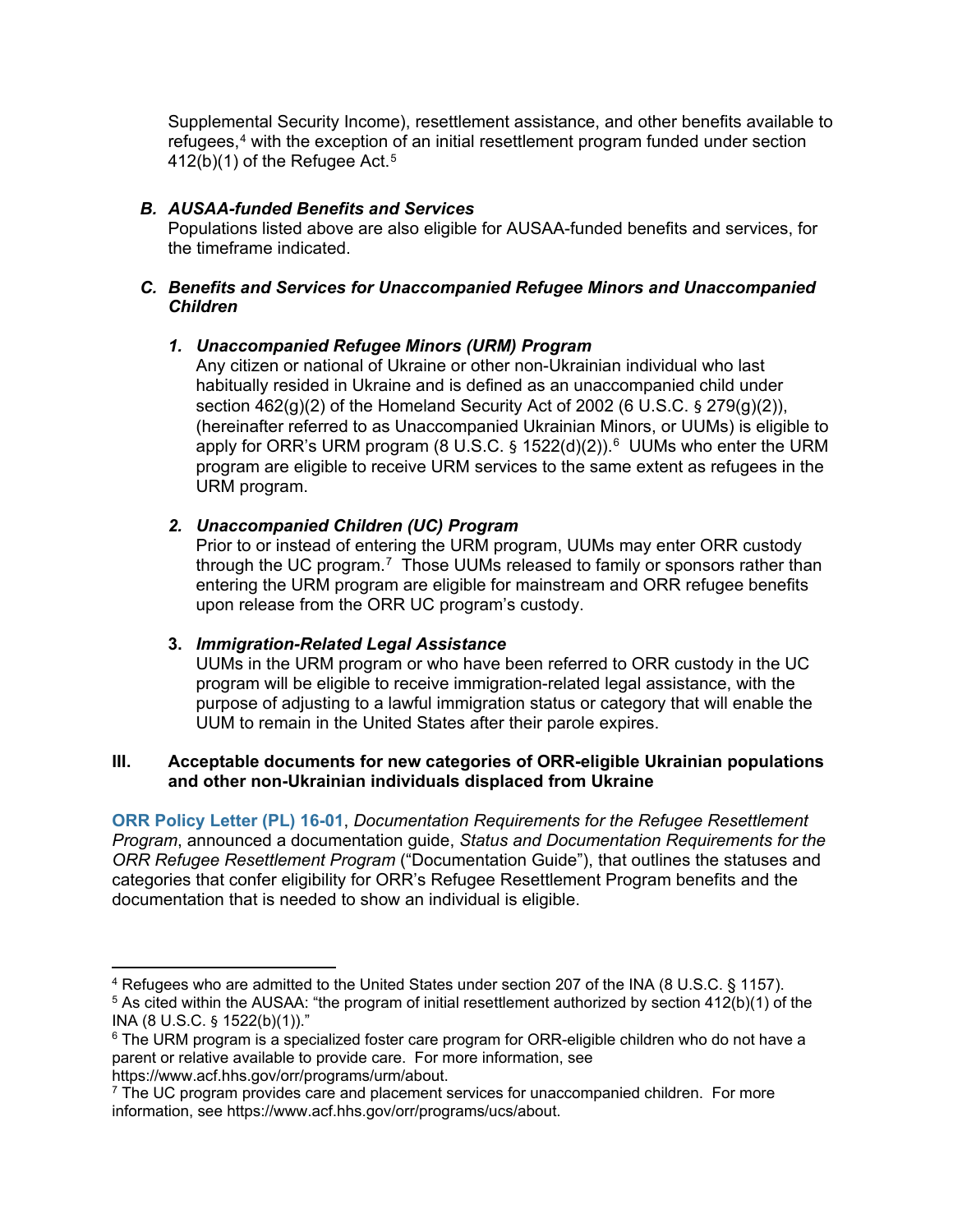In addition to the acceptable documents listed for Ukrainian refugees and asylees within ORR PL 16-01's Documentation Guide, the following chart lists the newly eligible applicants and corresponding acceptable documents. All other elements of ORR PL 16-01, including its attached Documentation Guide, as amended by the Frequently Asked Questions document, remain unchanged and in effect.

| <b>Immigration Status or Category of</b><br><b>Applicant</b>                                                             | <b>Acceptable Documentation</b>                                                                                                                                                                                                                                                                                                                                                                                                                                                           |
|--------------------------------------------------------------------------------------------------------------------------|-------------------------------------------------------------------------------------------------------------------------------------------------------------------------------------------------------------------------------------------------------------------------------------------------------------------------------------------------------------------------------------------------------------------------------------------------------------------------------------------|
| Ukrainian citizen or national who received<br>humanitarian parole (known as a Ukrainian<br>Humanitarian Parolee, or UHP) | Form I-94 noting humanitarian parole (per<br>INA section 212(d)(5) or 8 U.S.C. §<br>1182(d)(5)<br>Or<br>Foreign passport with DHS/CBP admission<br>stamp noting "DT"<br>Or<br>Foreign passport with DHS/CBP admission<br>stamp noting Uniting for Ukraine or "U4U"<br>Or<br>Foreign passport with DHS/CBP admission<br>stamp noting Ukrainian Humanitarian Parolee<br>or "UHP"<br>Or<br>Form I-765 Employment Authorization<br>Document (EAD) receipt notice with code<br>C <sub>11</sub> |
|                                                                                                                          | Or<br>Form I-766 Employment Authorization                                                                                                                                                                                                                                                                                                                                                                                                                                                 |
|                                                                                                                          | Document (EAD) with the code C11                                                                                                                                                                                                                                                                                                                                                                                                                                                          |
| A non-Ukrainian individual who last habitually                                                                           | Any one of the forms or stamps listed above                                                                                                                                                                                                                                                                                                                                                                                                                                               |
| resided in Ukraine and received humanitarian                                                                             | for UHPs<br>And                                                                                                                                                                                                                                                                                                                                                                                                                                                                           |
| parole                                                                                                                   | Documentation of last habitual residence in                                                                                                                                                                                                                                                                                                                                                                                                                                               |
|                                                                                                                          |                                                                                                                                                                                                                                                                                                                                                                                                                                                                                           |
|                                                                                                                          | Ukraine $8$                                                                                                                                                                                                                                                                                                                                                                                                                                                                               |

## **IV. Period of eligibility for Ukrainian Humanitarian Parolees and other non-Ukrainian individuals displaced from Ukraine**

The initial date of eligibility for UHPs and other non-Ukrainian individuals displaced from Ukraine for ORR benefits and services is May 21, 2022, or the individual's date of humanitarian parole, whichever is later.

If an individual from either of these populations was paroled and entered the United States between February 24, 2022, and May 21, 2022, their date of eligibility is May 21, 2022. If they entered the United States after May 21, 2022, their date of eligibility is their date of humanitarian parole.

<span id="page-2-0"></span><sup>&</sup>lt;sup>8</sup> Acceptable documentation indicating last habitual residency in Ukraine includes an original Ukrainian government-issued document, such as a current driver's license or identification card. For documentation outside of these examples, contact the Refugee Policy Unit at **[Refugee.Eligibility@acf.hhs.gov](mailto:Refugee.Eligibility@acf.hhs.gov)**.